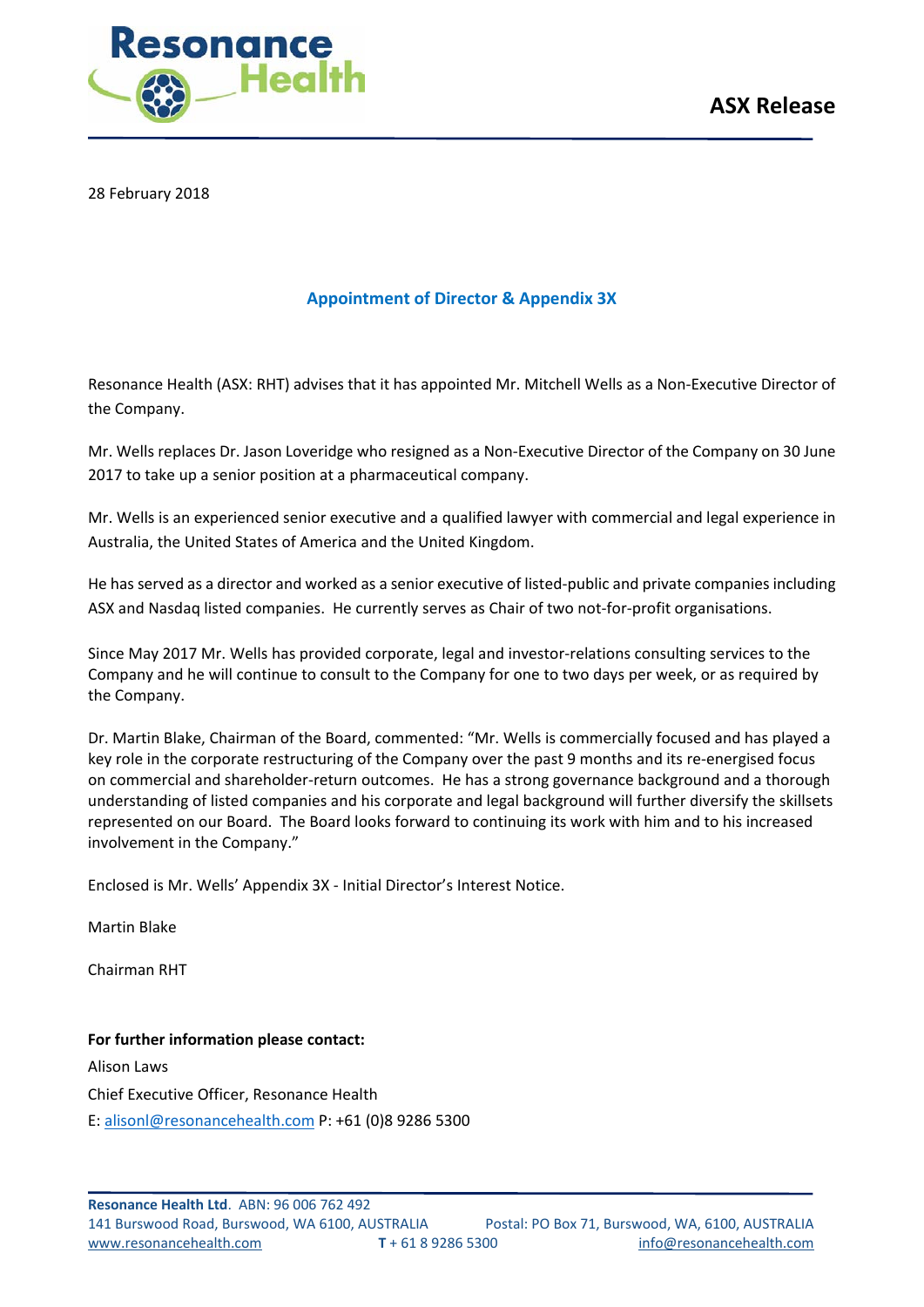*Rule 3.19A.1*

# **Appendix 3X**

# **Initial Director's Interest Notice**

*Information or documents not available now must be given to ASX as soon as available. Information and documents given to ASX become ASX's property and may be made public.*

Introduced 30/9/2001.

| Name of entity | <b>Resonance Health Limited</b> |
|----------------|---------------------------------|
| <b>ABN</b>     | 96 006 762 92                   |

We (the entity) give ASX the following information under listing rule 3.19A.1 and as agent for the director for the purposes of section 205G of the Corporations Act.

| Name of Director    | Mitchell Wells     |
|---------------------|--------------------|
| Date of appointment | 28th February 2018 |

**Part 1 - Director's relevant interests in securities of which the director is the registered holder** *In the case of a trust, this includes interests in the trust made available by the responsible entity of the trust*

Note: In the case of a company, interests which come within paragraph (i) of the definition of "notifiable interest of a director" should be disclosed in this part.

**Number & class of securities**

**Nil holdings in the Company.**

<sup>+</sup> See chapter 19 for defined terms.